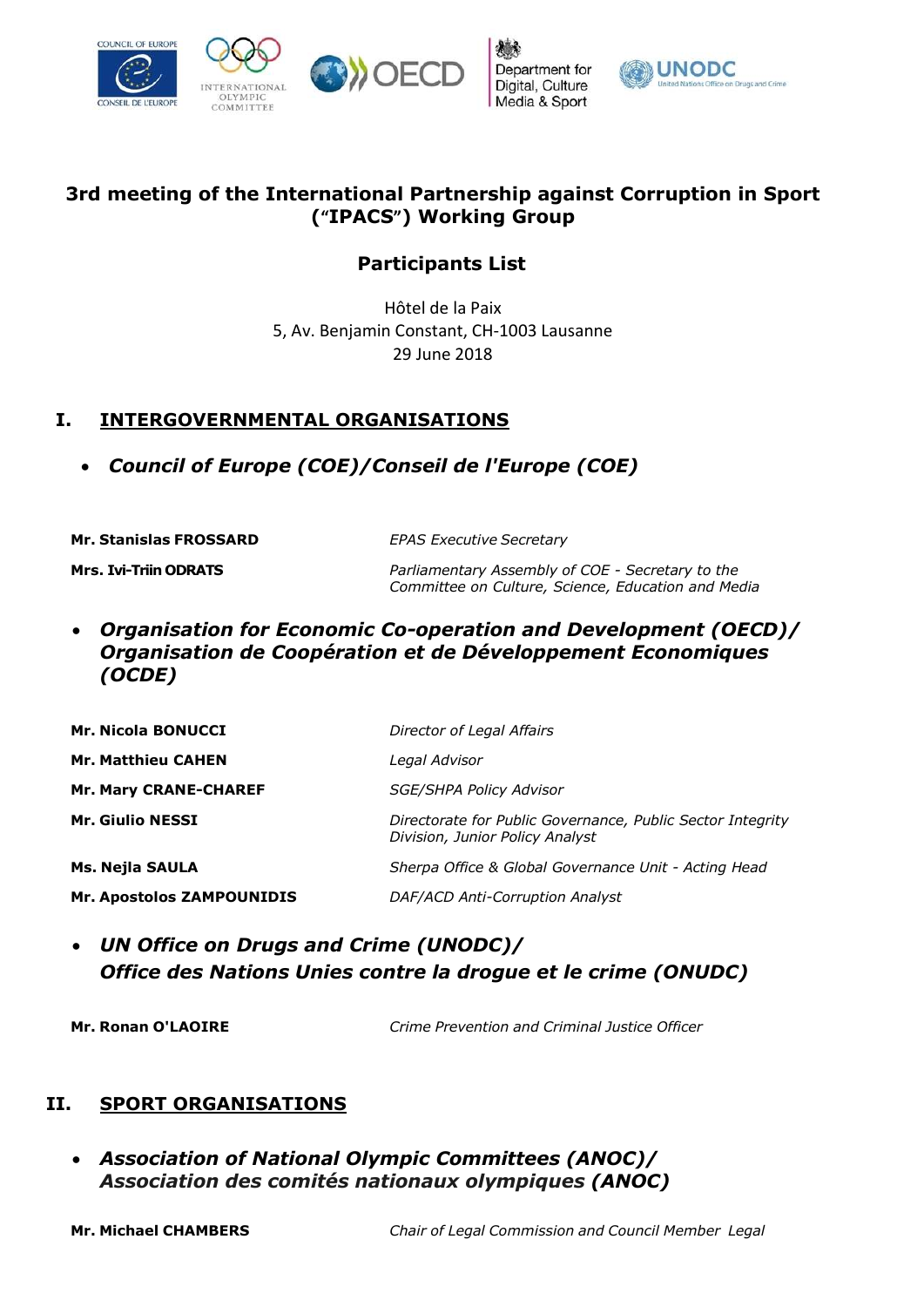





 Association of Summer Olympic International Federations (ASOIF)/ Association des fédérations internationales olympiques des sports d'été (ASOIF)

Mr. James CARR **Head of Administration & Projects** 

Mr. Francesco RICCI BITTI ASOIF President

 National Italian Olympic Committee (CONI)/ Comité national olympique italien (CONI)

Mr. Marco BEFERA National Italian Olympic Committee (CONI), Head of Internal Auditing and Prevention of Corruption

 Global Association of International Sports Federations (GAISF)/ Association générale des fédérations sportives internationales (GAISF)

Mr. Davide DELFINI Membership Application Manager

 International Olympic Committee (IOC)/ Comité international olympique (IOC)

| <b>Mr. Thomas BACH</b>          | President                                              |
|---------------------------------|--------------------------------------------------------|
| <b>Mrs. Celine CARIA</b>        | Administrative Assistant Ethics and Compliance Officer |
| <b>Mrs. Catia GIANNOTTA</b>     | Manager Ethics and Compliance Officer                  |
| Mrs. Pâquerette GIRARD ZAPPELLI | Chief Ethics and Compliance Officer                    |
| <b>Mrs. Britta WARNER</b>       | Warner Communications, Consultant                      |

 International Paralympic Committee (IPC)/ Comité international paralympique (IPC)

Mrs. Maria CLARKE **Expert, Vice-Chairperson of the IPC Governance Review Working** Group

 International Triathlon Union (ITU)/ Fédération internationale de triathlon (ITU)

Ms. Marisol CASADO **President, IOC Member and GAISF Treasurer**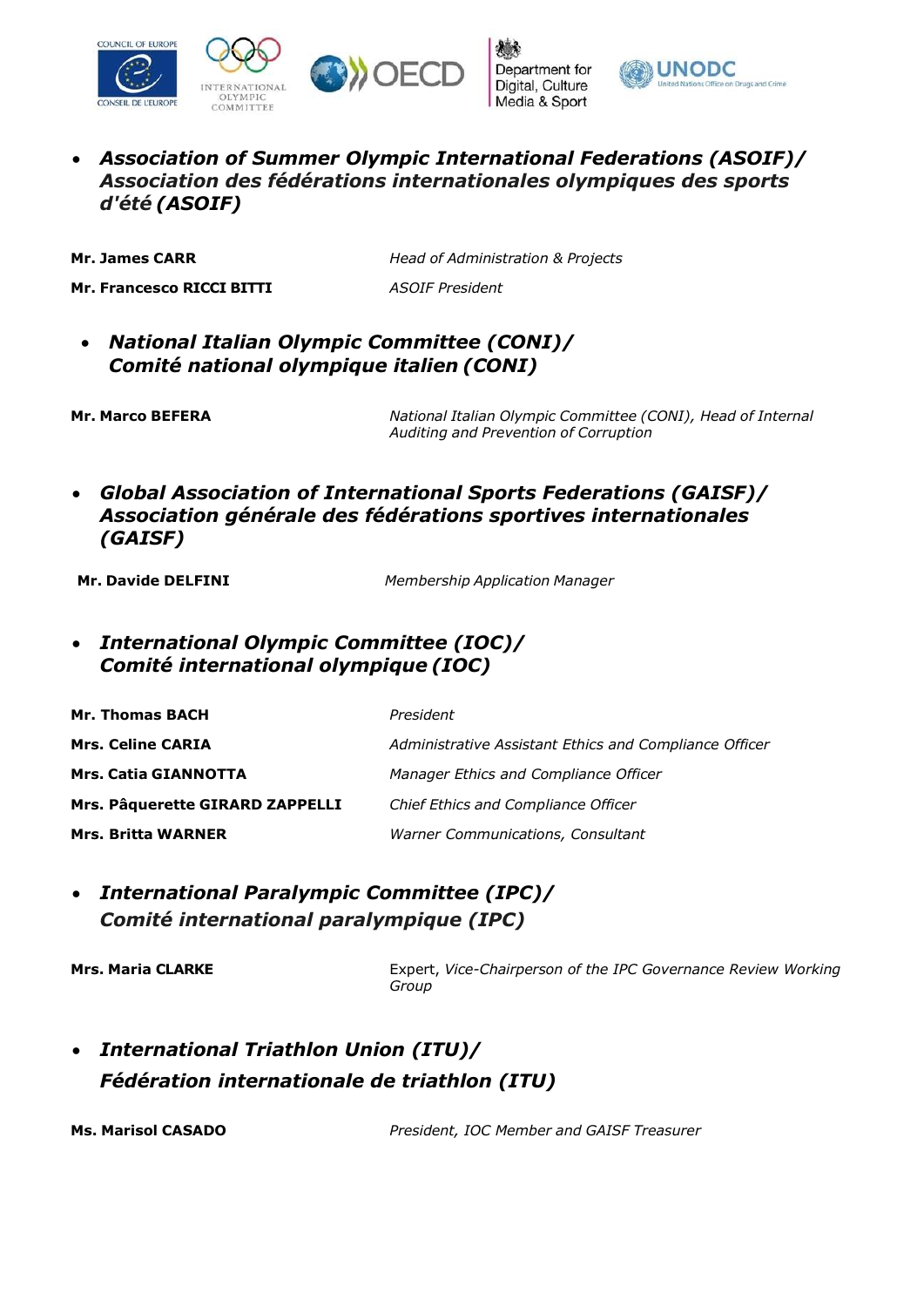



## III. GOVERNMENTS

| Argentina/Argentine                                           |                                                                                                              |
|---------------------------------------------------------------|--------------------------------------------------------------------------------------------------------------|
| Ms. Andrea Beatriz FABIANO                                    | Counselor from the Embassy of Argentina in Switzerland                                                       |
| <b>Australia/Australie</b>                                    |                                                                                                              |
| <b>Mr. Brian Lee PONTIFEX</b>                                 | Ambassador, Permanent Representative<br>Permanent Delegation of Australia to the OECD                        |
| <b>Brazil/Brésil</b>                                          |                                                                                                              |
| Ms. Tatiana MESQUITA NUNES<br>(via telephone - 14.30 onwards) | Department of Extrajudicial Affairs, Coordination of Combating<br>Corruption, Lawyer of the Union            |
| <b>France</b>                                                 |                                                                                                              |
| <b>Mrs. Anne-Marie BRIGAUD</b>                                | Special Advisor for the French Ambassador for Sports                                                         |
| <b>Mr. Emmanuel FARHAT</b>                                    | Senior International Affairs Officer                                                                         |
| Germany/Allemagne                                             |                                                                                                              |
| <b>Mr. Torsten WEIDEN</b>                                     | Federal Ministry of Interior - EU and International Sport Matters<br>Policy Officer                          |
| Italy/Italie                                                  |                                                                                                              |
| <b>Mr. Paolo BERTACCINI</b>                                   | Head of the Department for Sport Ministry of Foreign Affairs and<br><b>International Cooperation Advisor</b> |
|                                                               |                                                                                                              |

# Saudi Arabia/Arabie saoudite

| Mr. Abrahem ALBALUEI        | Ministry of Finance                       |
|-----------------------------|-------------------------------------------|
| Mr. Abdullah ALZABEN        | Saudi National Anti-Corruption Commission |
| <b>Mr. Faisal BIN SALEM</b> | <b>General Sports Authority</b>           |